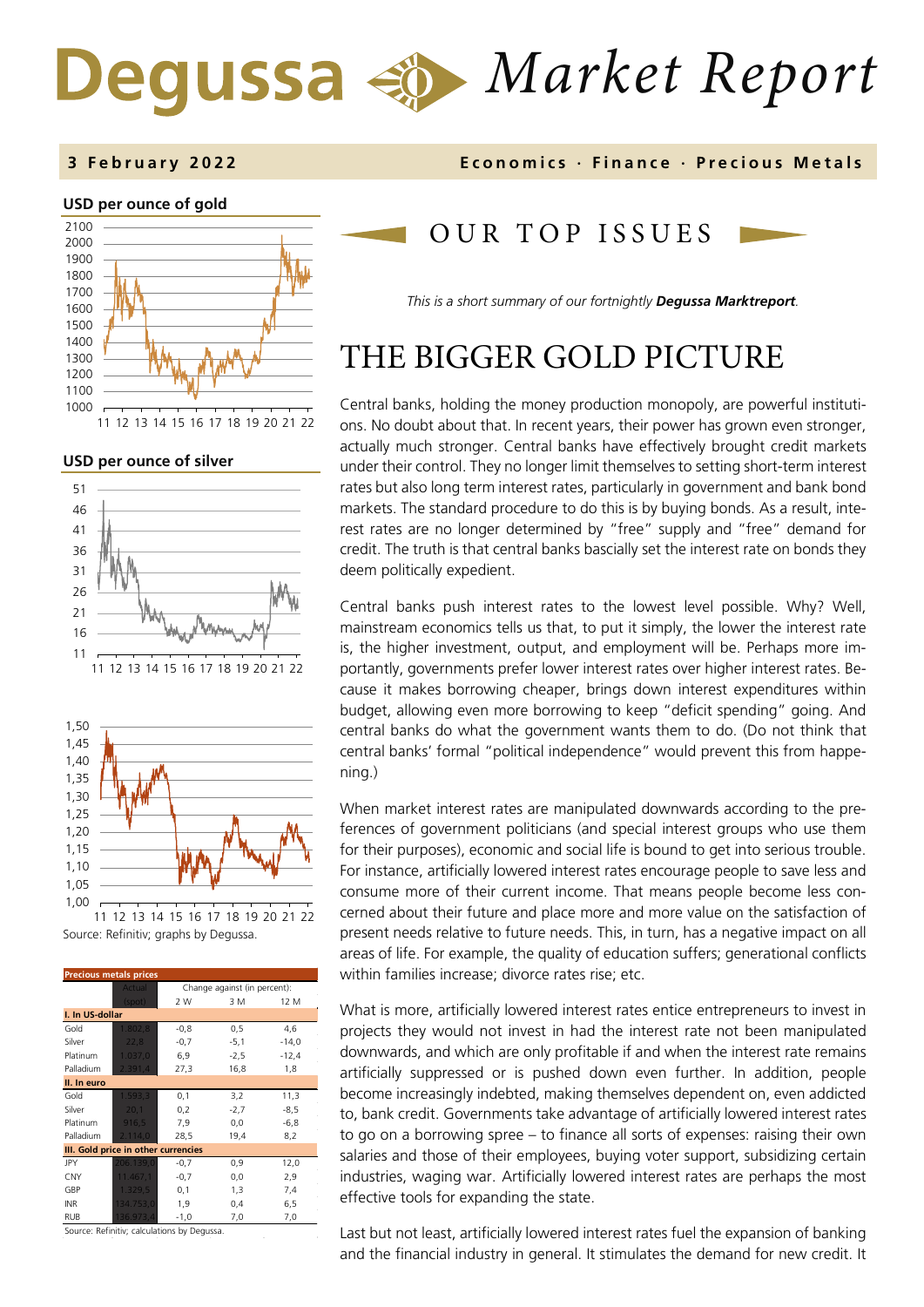### 2 3 February 2022

**Precious metal prices (USD/oz), last seven years**



increases the money supply in the economy, thereby driving up consumer goods and especially asset prices such as stock, bond, housing, and real estate prices. It does not take much to understand that this is a recipe for big profits as far as banks, financial asset managers and financial service providers are concerned; and that the banking and financial industry – which is, of course, influential in the political arena – is very vocal arguing that central banks should keep increasing the quantity of money in the economy.

Because it all boils down to raising the quantity of money. In fact, when the central bank, in close cooperation with commercial banks, increases the credit supply, the inevitable consequence is an increase in the quantity of money in the economy. An increasing money supply will eventually cause goods prices to increase (or at least to increase more than in a situation in which the quantity of money would have remained constant). The artificial lowering of interest rate by central banks thus sets in motion an inflationary process – a process that, if unchecked, will reduce, even ruin, the purchasing power of money over time.

I think I better stop right here – and recommend you, dear reader, to hold at least a portion of your liquid means in physical gold and silver. I do not have a crystal ball that tells me what will happen in the future. But I firmly believe that physical gold (and silver) will serve the long-term oriented investor well in times like this – just as gold has served its owners well for more than 5.000 years. In other words: Don't trust central banks. Trust in gold.

Source: Refinitiv; graphs Degussa.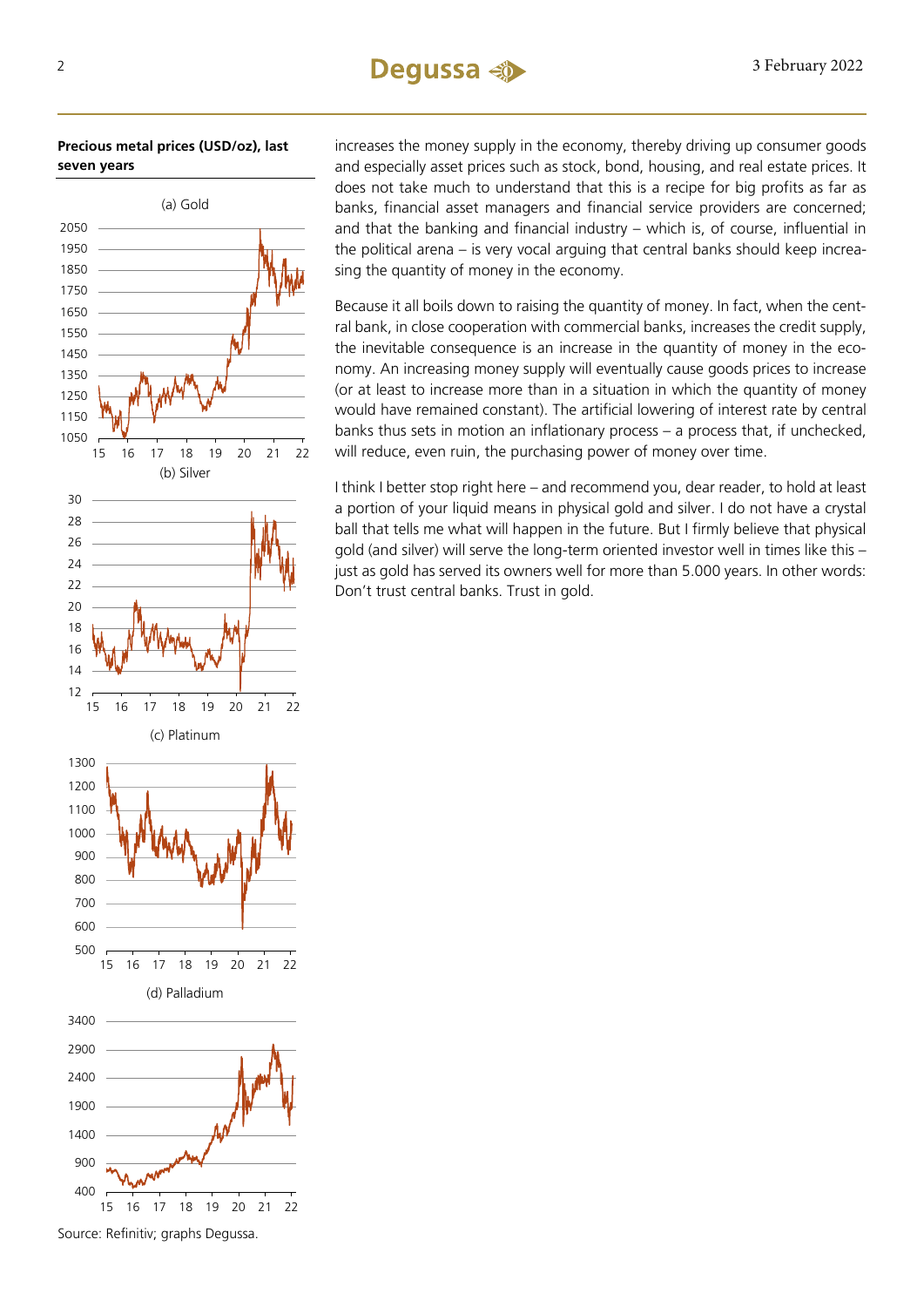### PRECIOUS METALS PRICES

**In US-Dollar per ounce**

|                             |             | Gold         | <b>Silver</b> |              | Platinum   |                  | Palladium   |              |  |
|-----------------------------|-------------|--------------|---------------|--------------|------------|------------------|-------------|--------------|--|
| I. Actual                   |             | 1803,9       |               | 22,8         |            | 1034,8<br>2391,6 |             |              |  |
| II. Gliding averages        |             |              |               |              |            |                  |             |              |  |
| 10 days                     | 1821,7      |              | 23,5          |              | 1029,2     |                  | 2219,3      |              |  |
| 20 days                     | 1816,4      |              | 23,2          |              | 998,9      |                  | 2058,4      |              |  |
| 50 days                     | 1802,1      |              | 22,9          |              | 970,2      |                  | 1915,3      |              |  |
| 100 days                    | 1796,0      |              | 23,2          |              | 993,4      |                  | 1964,9      |              |  |
| 200 days                    | 1806,1      |              | 24,5          |              | 1045,8     |                  | 2322,8      |              |  |
|                             |             |              |               |              |            |                  |             |              |  |
| III. Estimates for end 2022 |             | 2100         |               | 28,2         |            | 1175             |             | 2261         |  |
| (1)                         |             | 16           | 24            |              | 14         |                  | $-5$        |              |  |
| <b>Band width</b>           | Low<br>1700 | High<br>2280 | Low<br>21,0   | High<br>31,0 | Low<br>830 | High<br>1280     | Low<br>1650 | High<br>2400 |  |
| (1)                         | $-6$        | 26           | $\text{-}8$   | 36           | $-20$      | 24               | $-31$       | 0            |  |
| V. Annual averages          |             |              |               |              |            |                  |             |              |  |
| 2019                        | 1382        |              | 16,1          |              | 862        |                  | 1511        |              |  |
| 2020                        | 1753        |              | 20,2          |              | 878        |                  | 2180        |              |  |
| 2021                        | 1804        |              | 25,5          |              | 1095       |                  | 2422        |              |  |

| In Euro per ounce                          |                                                  |                                           |                                           |                                           |  |
|--------------------------------------------|--------------------------------------------------|-------------------------------------------|-------------------------------------------|-------------------------------------------|--|
|                                            | Gold                                             | <b>Silver</b>                             | Platinum                                  | Palladium                                 |  |
| I. Actual                                  | 1593,7                                           | 20,2                                      | 914,2                                     | 2112,9                                    |  |
| II. Gliding averages                       |                                                  |                                           |                                           |                                           |  |
| 10 days                                    | 1616,7                                           | 20,8                                      | 913,4                                     | 1970,3                                    |  |
| 20 days                                    | 1604,7                                           | 20,5                                      | 882,6                                     | 1819,5                                    |  |
| 50 days                                    | 1594,3                                           | 20,2                                      | 858,4                                     | 1694,7                                    |  |
| 100 days                                   | 1570,4                                           | 20,3                                      | 868,4                                     | 1717,6                                    |  |
| 200 days                                   | 1545,7                                           | 21,0                                      | 893,8                                     | 1980,9                                    |  |
| III. Estimates for end 2022<br>(1)         | 1944<br>22                                       | 26,1<br>29                                | 1088<br>19                                | 2093<br>$-1$                              |  |
| <b>Band width</b><br>(1)                   | Low<br>High<br>1573<br>2110<br>32<br>$^{\rm -1}$ | High<br>Low<br>19,4<br>28,7<br>42<br>$-4$ | High<br>Low<br>760<br>1180<br>$-17$<br>29 | High<br>Low<br>2220<br>1520<br>5<br>$-28$ |  |
| V. Annual averages<br>2019<br>2020<br>2021 | 1235<br>1535<br>1519                             | 14<br>18<br>21                            | 770<br>769<br>921                         | 1350<br>1911<br>2035                      |  |

Source: Refinitiv; calculations and estimates Degussa. Numbers are rounded.

 $(1)$  On the basis of actual prices.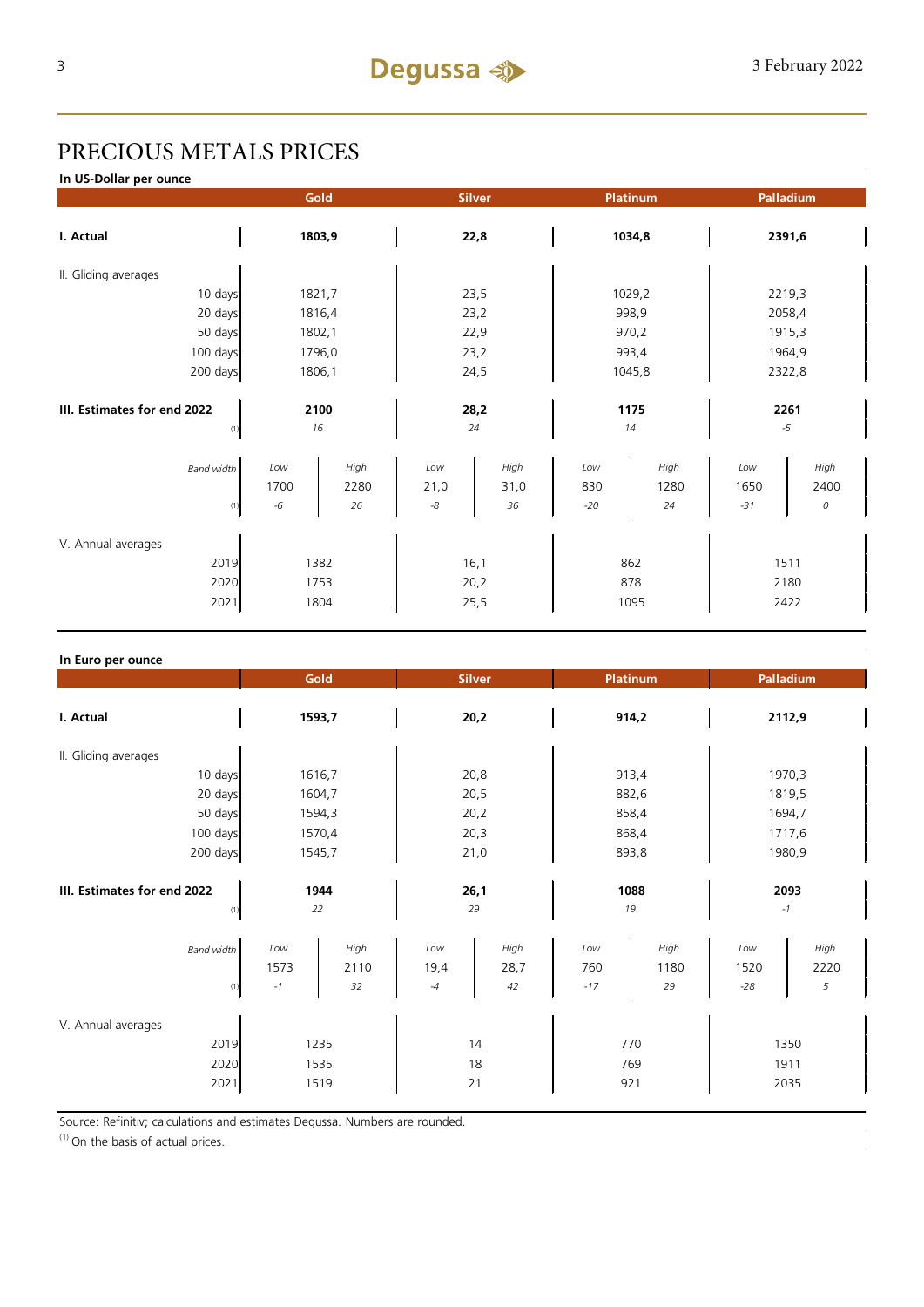### BITCOIN, PERFORMANCE OF VARIOUS ASSET CLASSES

#### **Bitcoin in US dollars**



Source: Refinitiv; graph by Degussa.

#### **Performance of stocks, commodities, FX and bonds**

(a) In national currencies (b) In euro



|                             | $-30$ | $-20$   | $-10$  | 0      |     | 10   | 20 |
|-----------------------------|-------|---------|--------|--------|-----|------|----|
| S&P 500                     |       |         |        |        | 0,0 |      |    |
| Nasdag                      |       |         | $-6,5$ |        |     |      |    |
| Euro STOXX 50               |       |         |        |        | 0,2 |      |    |
| <b>FTSE 100</b>             |       |         |        |        | 4,0 |      |    |
| <b>DAX</b>                  |       |         |        | $-0,1$ |     |      |    |
| Swiss MI                    |       |         | $-2,7$ |        |     |      |    |
| Nikkei                      |       |         | $-3,7$ |        |     |      |    |
| Hang Seng                   |       |         |        |        | 3,5 |      |    |
| Bovespa                     |       |         |        |        | 5,0 |      |    |
| Russia                      |       | $-11,0$ |        |        |     |      |    |
| CRB Index                   |       |         |        |        |     | 6,5  |    |
| Gold                        |       |         |        |        | 0,2 |      |    |
| Silver                      |       |         |        |        | 2,8 |      |    |
| Crude oil                   |       |         |        |        |     | 10,0 |    |
| <b>EURUSD</b>               |       |         |        | $-0,2$ |     |      |    |
| <b>EURJPY</b>               |       |         |        | $-0,9$ |     |      |    |
| <b>EURGBP</b>               |       |         |        | $-1,0$ |     |      |    |
| <b>EURCHF</b>               |       |         |        |        | 0,2 |      |    |
| <b>USDCAD</b>               |       |         |        | $-1,1$ |     |      |    |
| <b>USDGBP</b>               |       |         |        |        | 0,8 |      |    |
| <b>USDJPY</b>               |       |         |        | $-0,7$ |     |      |    |
| US gov't bond 7 - 10 yrs    |       |         | $-2,2$ |        |     |      |    |
| US gov't bond 1 - 3 yrs     |       |         |        | $-0,3$ |     |      |    |
| Euro gov't bond 7 - 10 yrs  |       |         |        | $-0,8$ |     |      |    |
| Euro gov't bond 1 - 3 yrs   |       |         |        | $-0,1$ |     |      |    |
| UK gov't bond 7 - 10 yrs    |       |         |        | $-0,6$ |     |      |    |
| UK gov't bond 1 - 3 yrs     |       |         |        |        | 0,7 |      |    |
| Japan gov't bond 7 - 10 yrs |       |         |        |        | 0,4 |      |    |
| Japan gov't bond 1 - 3 yrs  |       |         |        |        | 0,9 |      |    |

Source: Refinitiv; calculations by Degussa.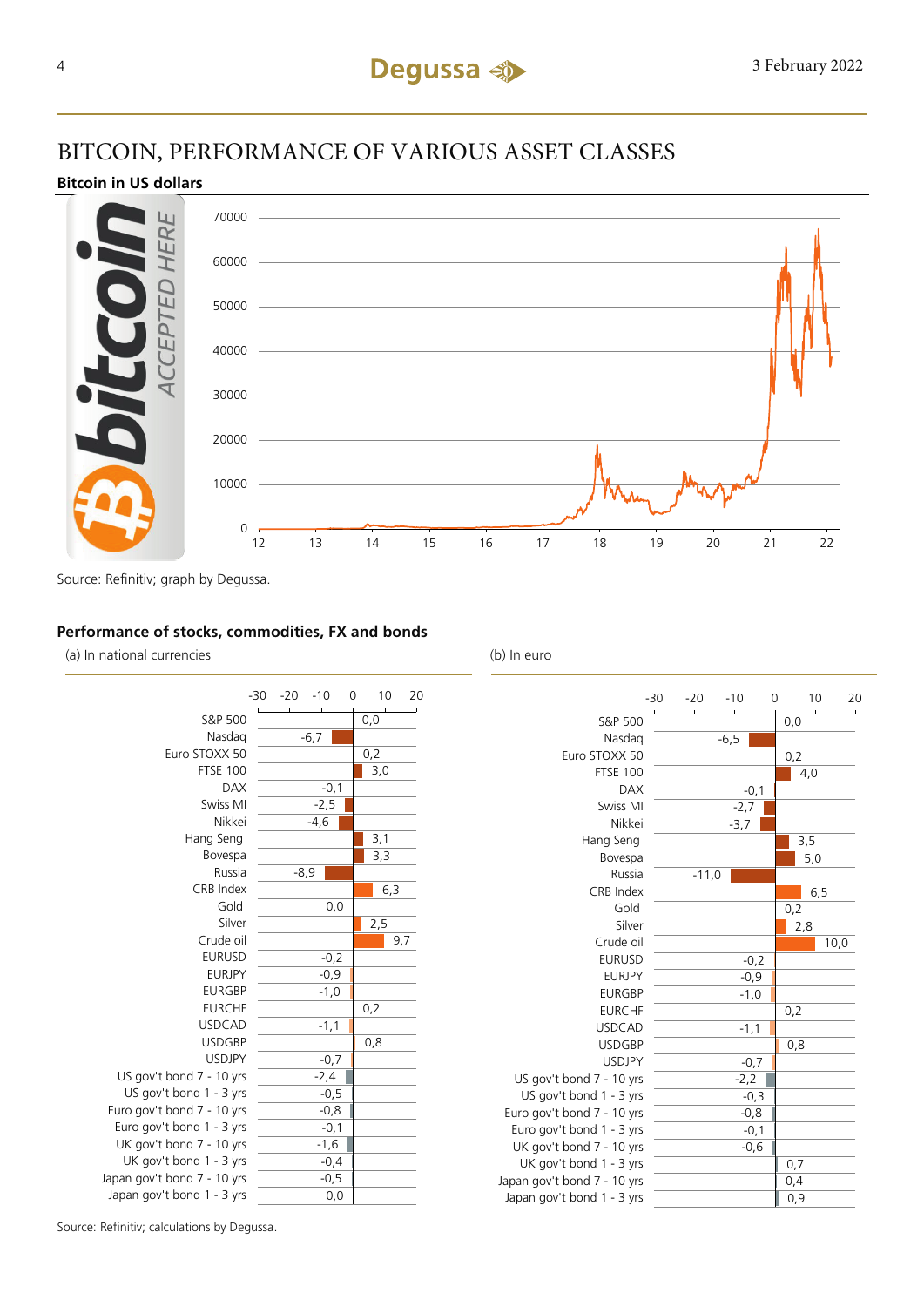### **Articles in earlier issues of the** *Degussa Market Report*

| <b>Issue</b>      | Content                                                                                    |
|-------------------|--------------------------------------------------------------------------------------------|
| 16 December 2021  | Welcome to a new chapter in the boom-and-bust-drama                                        |
| 2 December 2021   | Inflation Is Not Temporary But Here To Stay                                                |
| 18 November 2021  | The Case Against Gold And Silver. Revisited                                                |
| 4 November 2021   | Stagflation Is Rearing Its Ugly Head                                                       |
| 21 October 2021   | At A Crossroads. It Is Time For Gold And Silver                                            |
| 7 October 2021    | Here Comes The Inflation Beast                                                             |
| 23 September 2021 | Evergrande: China's Potential 'Lehman moment'?                                             |
| 8 September 2021  | It All Depends On The Fed's 'Safety Net'                                                   |
| 26 August 2021    | Our Money Gets Thrown Under The Bus                                                        |
| 12 August 2021    | The Crime of 1971                                                                          |
| 29 July 2021      | Gold And The Market Fear That Is Not                                                       |
| 15 July 2021      | Gold and the Monetary Policy Empire of Deception                                           |
| 1 July 2021       | Investors believing the impossible, making the price of gold falter                        |
| 17 June 2021      | Gold Against Neglected Risks                                                               |
| 2 June 2021       | Gold And Inflation                                                                         |
| 20 May 2021       | The Price Correction In The Crypto Space Is Not The End                                    |
| 6 May 2021        | The Dark Side of the Yield Curve Control Policy                                            |
| 22 April 2021     | Bitcoin and the Golden Opportunity                                                         |
| 8 April 2021      | On Precious Metal 2021 Price Forecasts                                                     |
| 25 March 2021     | Money Matters For Gold And Silver Prices                                                   |
| 11 March 2021     | Interest Rates are to the Price of Gold What Gravity is to the Apple                       |
| 25 February 2021  | The Dangers Of Digital Central Bank Money                                                  |
| 11 February 2021  | Gold Is Not In Bubble Territory                                                            |
| 28 January 2021   | It Is High Time To Buy Gold And Silver                                                     |
| 14 January 2021   | The Great Gold And Silver Bull Market Is On                                                |
| 17 December 2020  | Gold Against US-Dollar Risk. A Value Proposition                                           |
| 3 December 2020   | Keep Your Cool - And Physical Gold And Silver                                              |
| 19 November 2020  | It is Going to be Wild. Hold on to Physical Gold                                           |
| 5 November 2020   | For In Fire Gold Is Tested                                                                 |
| 22 October 2020   | The Policy of Inflating Everything, Not Only The Price Of Gold                             |
| 8 October 2020    | President Trump Is Good For Gold, Or Isn't He?                                             |
| 24 September 2020 | Get Physical With Gold                                                                     |
| 10 September 2020 | The Inflation Threat And The Case For Gold                                                 |
| 27 August 2020    | We Need Sound Money To Regain and Defend Our Liberties                                     |
| 13 August 2020    | Gold And Silver Prices Are Set To Trend Even Higher                                        |
| 30 July 2020      | The Big Short In Official Currencies                                                       |
| 16 July 2020      | "World Gold Price" Hits A New Record                                                       |
| 2 July 2020       | Some Things You Need To Know About Money                                                   |
|                   | The Degussa Marktreport (German) and the Degussa Market Report (English) are available at: |

**www.degussa-goldhandel.de/de/marktreport.aspx**.